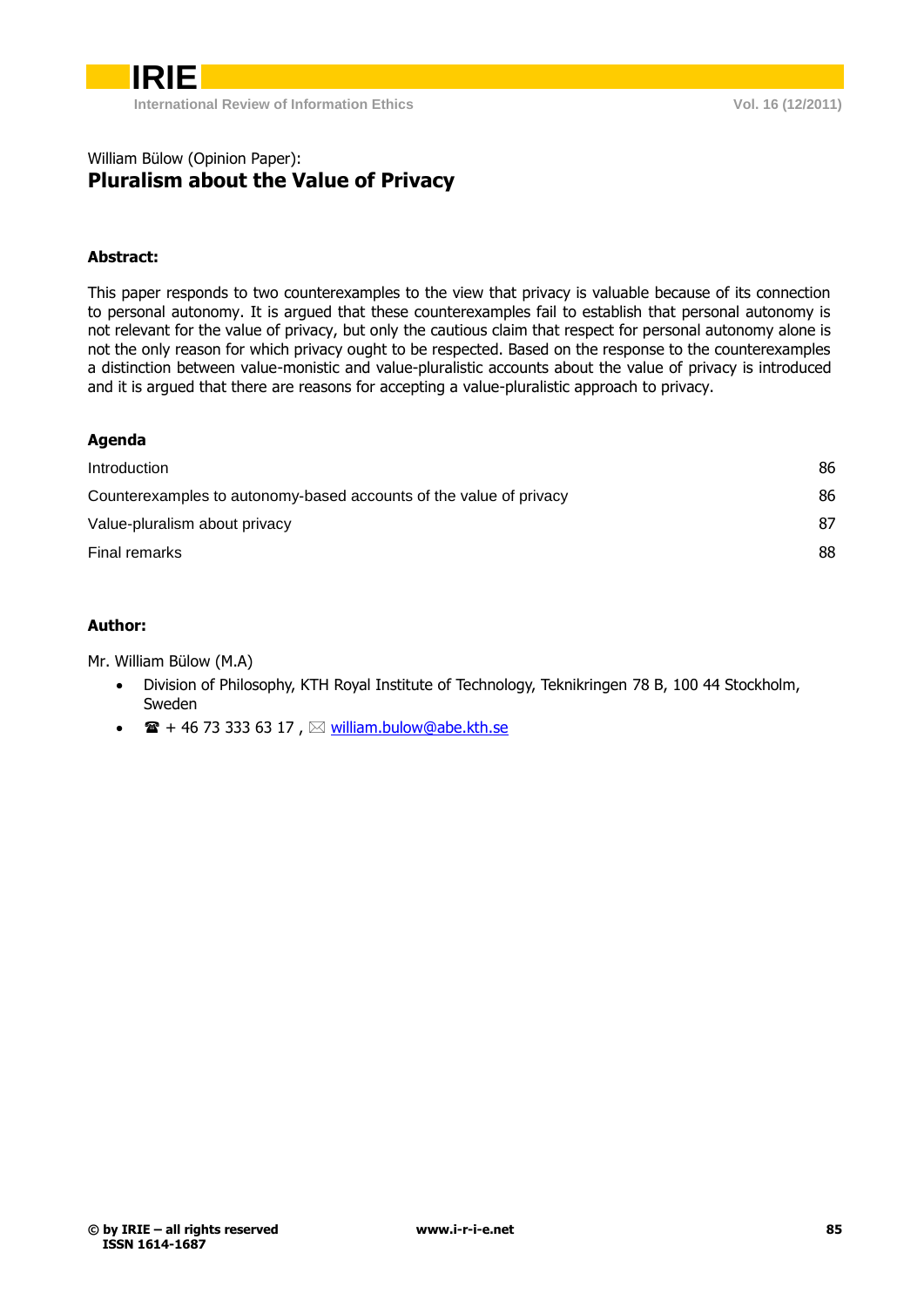

# <span id="page-1-0"></span>**Introduction**

The current debate on the concept of privacy certainly indicates the complexity of this concept. While all classical theories of privacy have attractive characteristics they all face difficult problems. One might say that on each account something is missing and it does not provide the whole story. The same observation, it seems, holds for discussions on the value of privacy. Why, exactly, is privacy held to be valuable and why ought there to be a right to privacy? In order to account for this issue, different suggestions have been given, such as the respect for human dignity<sup>1</sup>, its connection to personal autonomy<sup>2</sup> or that privacy concerns is as an expression for the need of safety and security.<sup>3</sup>

In this paper focus will be on one proposal, namely that privacy is valuable because of its connection to personal autonomy. More specifically, this paper will focus on two counterexamples that aim at refuting the claim that privacy is important because of this supposed connection. While these arguments are presented against the view that privacy derives its value from the value of personal autonomy, it is not obvious that they are successful in doing this. Instead I will argue that if these counterexamples establish anything, this is only the more cautious claim that privacy is not valuable because of its connection to personal autonomy alone (Section 1). Based on this insight I will introduce a distinction between *value-monistic* accounts about the value of privacy and *value-pluralistic* accounts. According to value-monistic accounts privacy derives its value from one source and one source only. In contrast value-pluralism holds that privacy derives its value from a plural of sources and not from one alone. In this section I suggest that we do have reasons for embracing a value-pluralistic account (section 2). Finally, I will make some concluding remarks about the argument presented here (Section 3).

## <span id="page-1-1"></span>**Counterexamples to autonomy-based accounts of the value of privacy**

In the philosophical literature on privacy several authors have suggested that the value of privacy derives its value from personal autonomy.<sup>4</sup> That is, the protection of privacy is a safeguard for the protection of undesirable access of others and is necessary for individuals in order to be able to control aspects of themselves in a self-determent way. This view is at least prima facie plausible. As he points out in his famous paper "Why privacy is Important", James Rachels suggests that privacy is important because of its social function, enabling us to control how we present ourselves to others which is crucial in order to uphold and create different sorts of relationships.<sup>5</sup> Also, as Rössler emphasizes that the loss in control over personal information may come to limit individuals' autonomy. She writes:

"If it can in principle no longer be taken for granted that one has control over one's informational selfdetermination or that one is not (constantly) being observed, and if, as a result, one must (constantly) present oneself as though one were being observed, the result is a loss of autonomy in terms of the authenticity of one's behaviour, which is turned into behaviour as if, that is alienated behaviour."<sup>6</sup>

Focusing on privacy and its connection to autonomy, authors have argued that there are counterexamples in which privacy is violated while there is no violation to peoples' personal autonomy. One proposed argument against autonomy-based conceptions of privacy is that when we encounter instances where a person is incapable of autonomous decisions, this person still has privacy claims. A person in a coma has privacy interests but is incapable of making autonomous decisions, which is held to imply that autonomy is not

-

<sup>&</sup>lt;sup>1</sup> von Silva-Tarouca Larsen, Beatrice: Setting the Watch: Privacy and the Ethics of CCTV Surveillance

<sup>2</sup> Rössler, Beate: The Value of Privacy

 $3$  Moor, James: Towards a theory of privacy for the information age

<sup>4</sup> Johnson, Debora: Computer ethics; Palm, Elin: Securing privacy at work: the importance of contextualized consent; Rössler, Beate: The Value of Privacy

<sup>5</sup> Rachels, James: Why privacy is Important

<sup>6</sup> Rössler, Beate: The Value of Privacy pp. 128-9.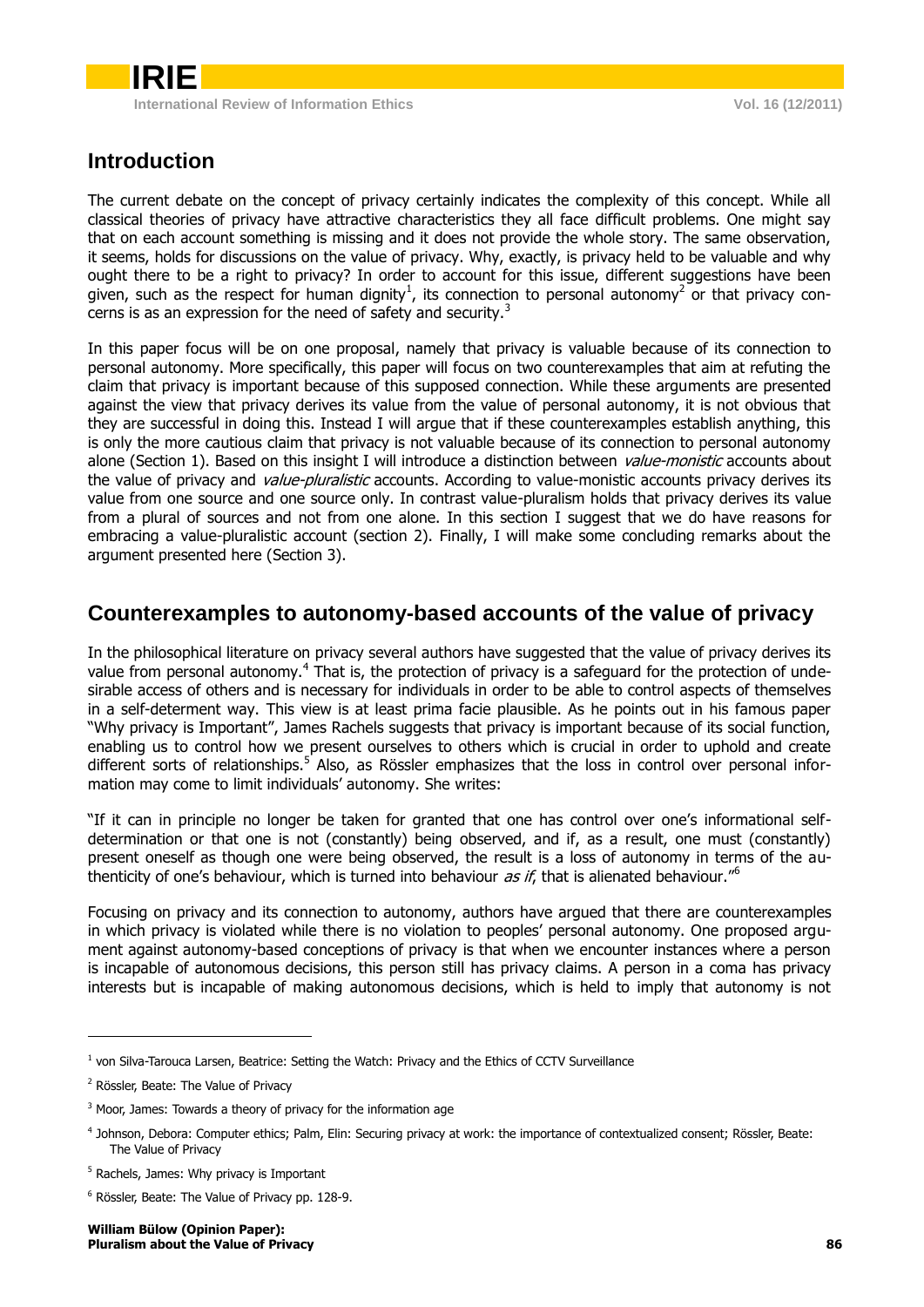

**International Review of Information Ethics Vol. 16 (12/2011)**

always an issue in connection with privacy claims. Von Silva-Tarouca Larsen suggests that this provides a reason for seeing respect for human dignity, rather than the respect for personal autonomy as the source of value for privacy.<sup>7</sup>

A different argument, put forth by James Moor, points out that it is possible to imagine a person, A, who secretly searches a person B's financial records, medical records and criminal records etc. Also, A knows about B's late mortgage payments, propensity to hemorrhoids, and that B once had a driving while intoxicated charge that B has long forgotten about. A is has also installed cameras in B's home which records Bs' every moment. However, B knows nothing about this. A really enjoys watching B's life and to him it is like a soap opera. According to Moor there is something disturbing about A's behavior. But A is not sharing any of the information, nor is he hurting B in any way. Moreover, Moor concludes, this does not violate Bs' autonomy. In contrast Moor suggests that privacy is valuable because it is an expression of a need for security and safety. <sup>8</sup>

While these arguments are presented as arguments against the view that privacy derives its value from the value of personal autonomy, it is not obvious that they are successful in doing this. In order to see this we must analyze what is actually at stake and what the premises of these arguments are. I suggest that both arguments share a similar structure which can be summarized as follows:

- 1. If an autonomy-based conception of the value of privacy is correct, every privacy violation can be explained in terms of violations to personal autonomy.
- 2. There are instances in which privacy is violated but personal autonomy is not.
- 3. Hence, autonomy-based accounts of the value of privacy are incorrect.

In response to this sort of arguments one might deny premise 2, a strategy that is defended elsewhere.<sup>9</sup> But despite whether any of these arguments are successful or whether any of the proposed counterexamples are convincing, there is yet another problem with the arguments posted by von Silva-Tarouca Larsen and Moor. What both Moor and Silva-Tarouca Larsen try to prove is that while privacy is valuable, this is not because of its connection to personal autonomy. But in order to do so, they must first assert that either privacy is valuable because of its connection to personal autonomy, or personal autonomy is irrelevant for the value of privacy. This, however, seems like a very hasty and queer assumption. Why, exactly, should we assume that if privacy is valuable, it gains it value from one source and one source only? There are no good reasons for accepting this assumption without argument. In fact, I believe that by making this assumption explicit, it becomes obvious what is strange about the argument and why the conclusions drawn are too hasty. Instead, if the arguments proposed by Moor and von Silva-Tarouca Larsen shows anything at all, it is that respect for personal autonomy alone is not the only reason for which privacy ought to be respected. It is not enough to establish the claim that privacy gain no value whatsoever from its connection to personal autonomy.

# <span id="page-2-0"></span>**Value-pluralism about privacy**

So far, it has been argued that neither Moor's nor Silva-Tarouca Larsen's arguments are successful in refuting personal autonomy as a value-giving feature to privacy. Based on this insight it is beneficial for the discussion to introduce a basic distinction between theories about the value of privacy. First there are valuemonistic accounts about the value of privacy, according to which privacy derives its value from one source and one source only. In contrast there are value-pluralistic accounts about the value of privacy, according to which privacy derives its value from a plural of sources and not from one alone. Taking this distinction into account it is clear that Moor and Silva-Tarouca Larsen are successful in refuting value-monistic versions of autonomy-based accounts about the value of privacy. But they are not successful in refuting valuepluralistic versions in which privacy derives its value partly from personal autonomy.

-

 $^7$  von Silva-Tarouca Larsen, Beatrice: Setting the Watch: Privacy and the Ethics of CCTV Surveillance

<sup>&</sup>lt;sup>8</sup> Moor, James: Towards a theory of privacy for the information age

<sup>9</sup> Bülow, William,. Wester, Misse: The Right to Privacy and the Protection of personal data in a Digital Era and the Age of Information